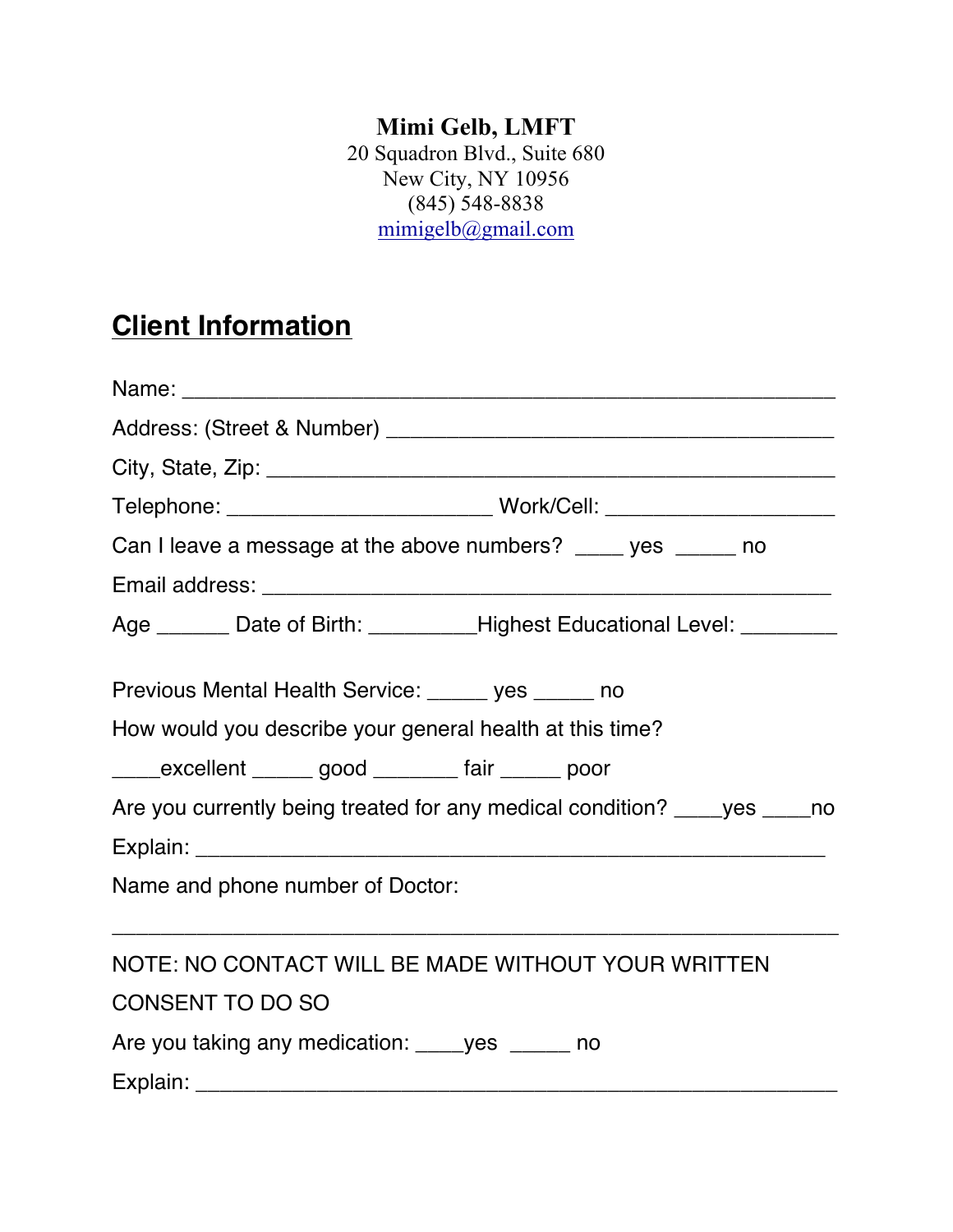| <b>Emergency Contact:</b>                                                         |                                                                                                                      |  |        |  |  |
|-----------------------------------------------------------------------------------|----------------------------------------------------------------------------------------------------------------------|--|--------|--|--|
|                                                                                   |                                                                                                                      |  |        |  |  |
| Family History: (Please list all persons living in your home)                     |                                                                                                                      |  |        |  |  |
| Name                                                                              | <b>Example 20 April 20 April 20 April 20 April 20 April 20 April 20 April 20 April 20 April 20 April 20 April 20</b> |  | Gender |  |  |
|                                                                                   |                                                                                                                      |  |        |  |  |
|                                                                                   |                                                                                                                      |  |        |  |  |
| Please list all children not living with you:                                     |                                                                                                                      |  |        |  |  |
| Name Relationship Age Age                                                         |                                                                                                                      |  | Gender |  |  |
|                                                                                   |                                                                                                                      |  |        |  |  |
|                                                                                   |                                                                                                                      |  |        |  |  |
|                                                                                   |                                                                                                                      |  |        |  |  |
|                                                                                   |                                                                                                                      |  |        |  |  |
| Your occupation: _____________________                                            |                                                                                                                      |  |        |  |  |
| Occupation of spouse or partner if living with you: ____________________________  |                                                                                                                      |  |        |  |  |
| Self Assessment:                                                                  |                                                                                                                      |  |        |  |  |
| 1. Do you feel depressed? ___Often ___Sometimes ___Rarely ___Never                |                                                                                                                      |  |        |  |  |
| 2. Do you get angry easily? ___Often ___ Sometimes ___Rarely ___Never             |                                                                                                                      |  |        |  |  |
| 3. Do you feel anxious? ______Often ______Sometimes ___Rarely ____ Never          |                                                                                                                      |  |        |  |  |
| 4. What do you do in your leisure time? (Interests, hobbies, groups, etc.):       |                                                                                                                      |  |        |  |  |
| 5. Do you drink alcohol? ____Daily _____Weekly _______ Rarely ______Never         |                                                                                                                      |  |        |  |  |
| 6. Do you consider alcohol to be a problem in your life? ___ yes ___ no           |                                                                                                                      |  |        |  |  |
| 7. Does anyone else think that alcohol is a problem in your life? ___ yes ____ no |                                                                                                                      |  |        |  |  |
|                                                                                   |                                                                                                                      |  |        |  |  |
| 8. Do you take addictive drugs? ____Daily _____Weekly ____Rarely ____Never        |                                                                                                                      |  |        |  |  |
|                                                                                   | Do you consider them to be a problem in your life? ___ yes ____ no                                                   |  |        |  |  |
|                                                                                   | Does anyone else consider them to be a problem? ___ yes ____ no                                                      |  |        |  |  |
|                                                                                   |                                                                                                                      |  |        |  |  |
|                                                                                   | Do you consider it to be a problem in your life? ___ yes ____ no                                                     |  |        |  |  |
|                                                                                   | Does anyone else consider it to be a problem? __ yes __ no                                                           |  |        |  |  |
|                                                                                   |                                                                                                                      |  |        |  |  |